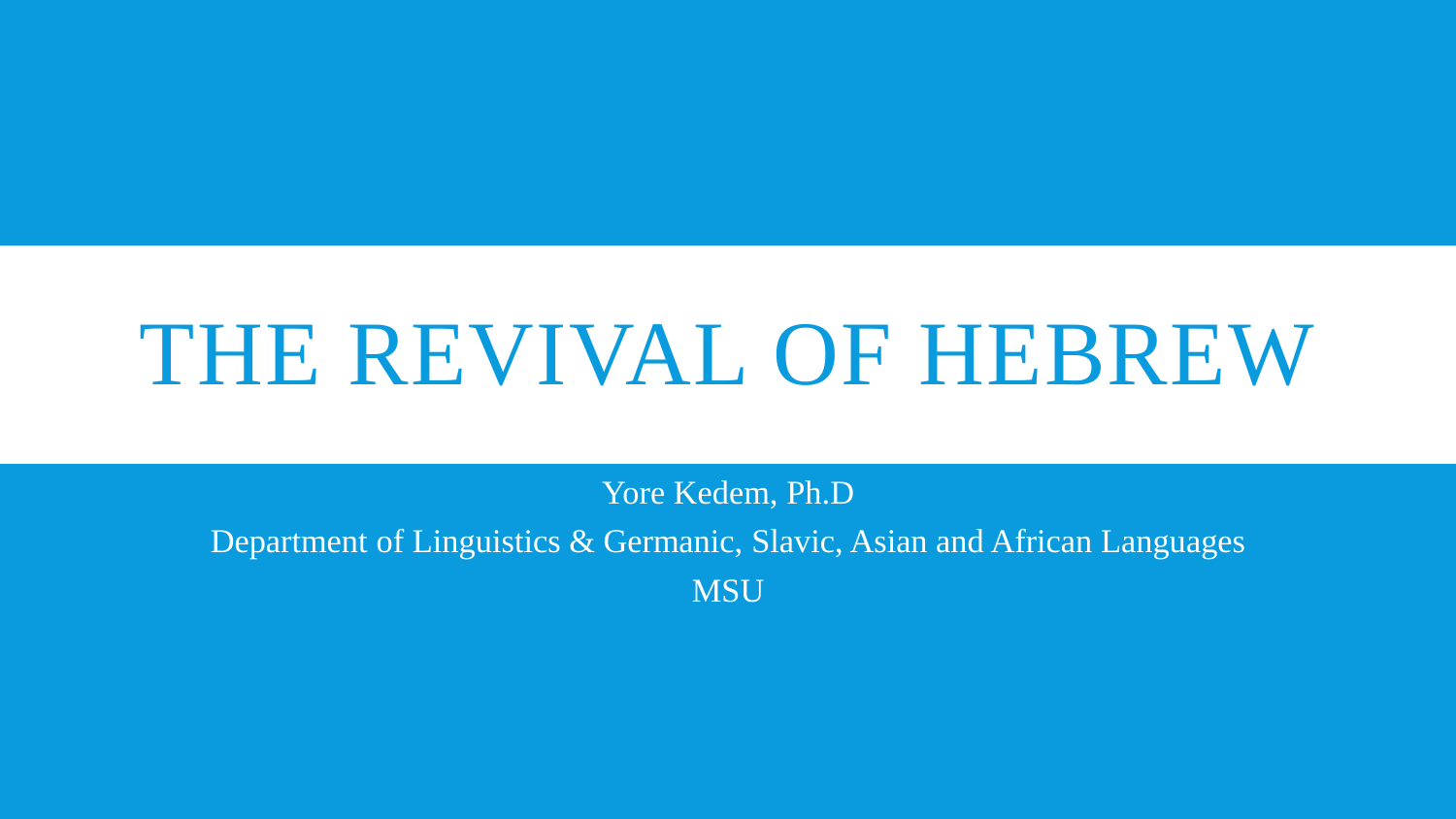### HISTORY OF HEBREW

- Biblical times
- Post biblical times
- Middle ages
- 16-19th centuries
	- Europe
	- North Africa
	- Middle East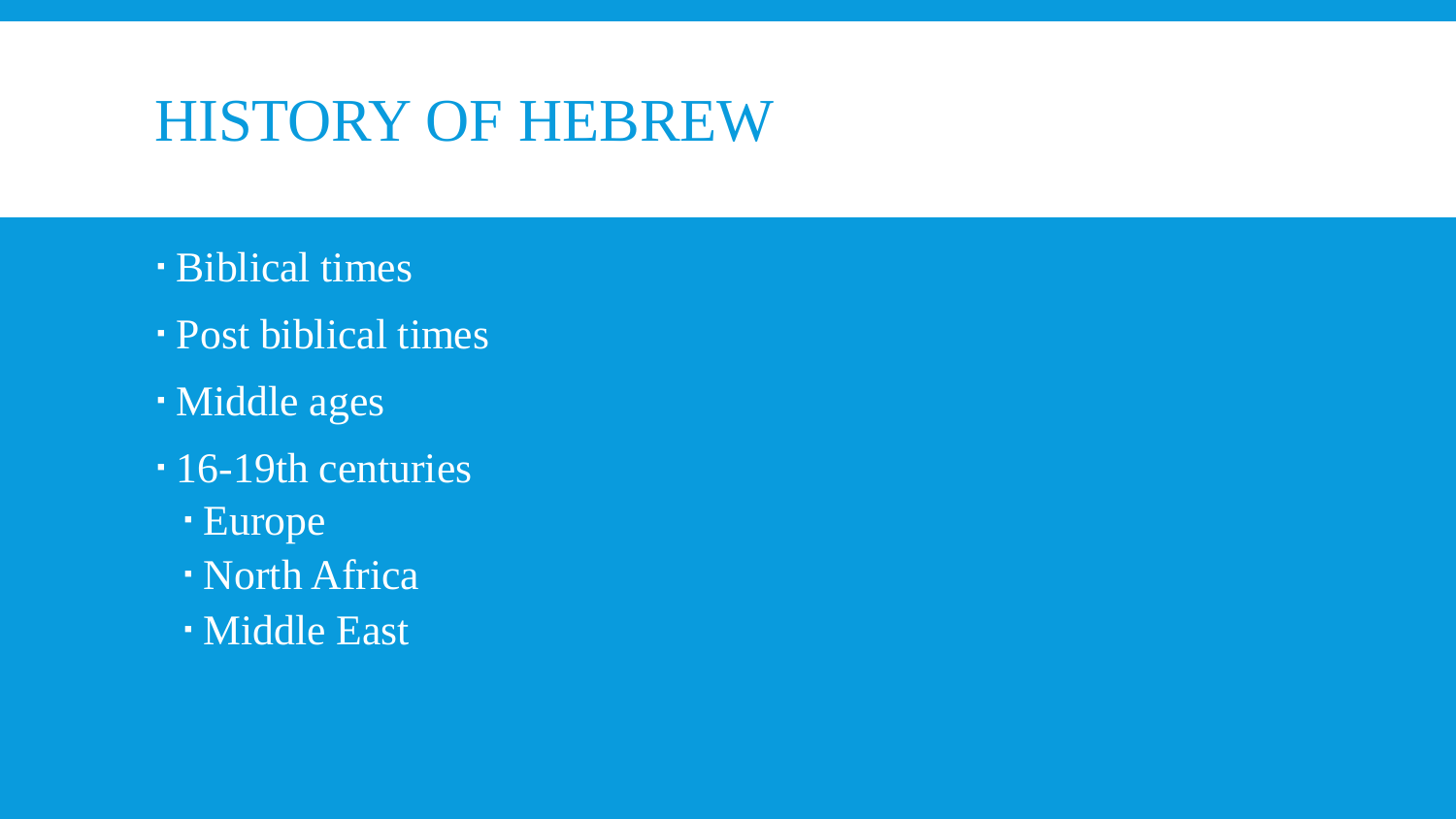### WHY REVIVE HEBREW? 19-20TH CENTURIES

- Zionist movement
- National awakening
- Need to unite immigrants
- Create a national project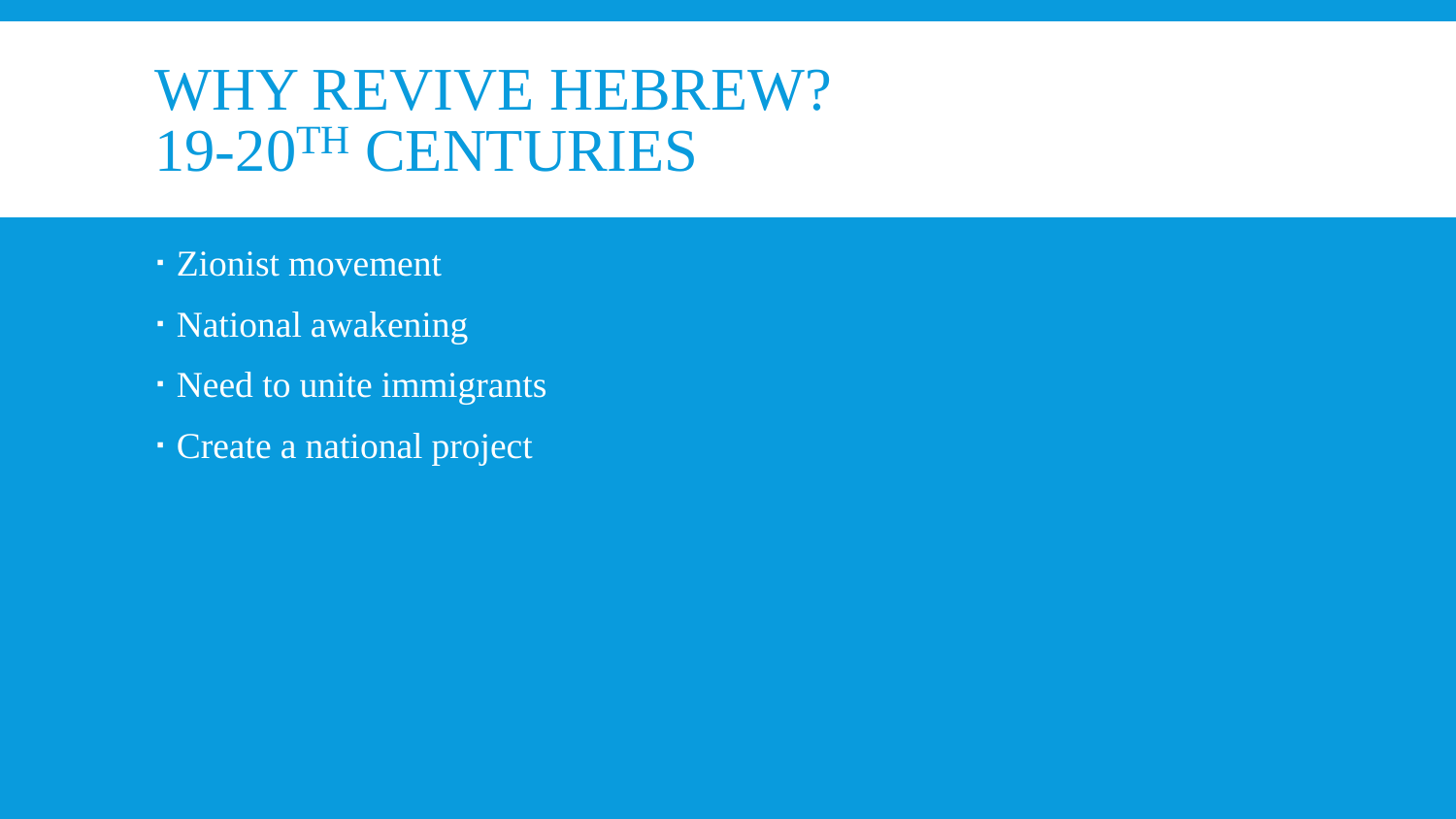### ELIEZER BEN YEHUDA, REVIVER OF HEBREW

- Leader of the Hebrew Language Committee
- Journalist
- Published first Dictionary

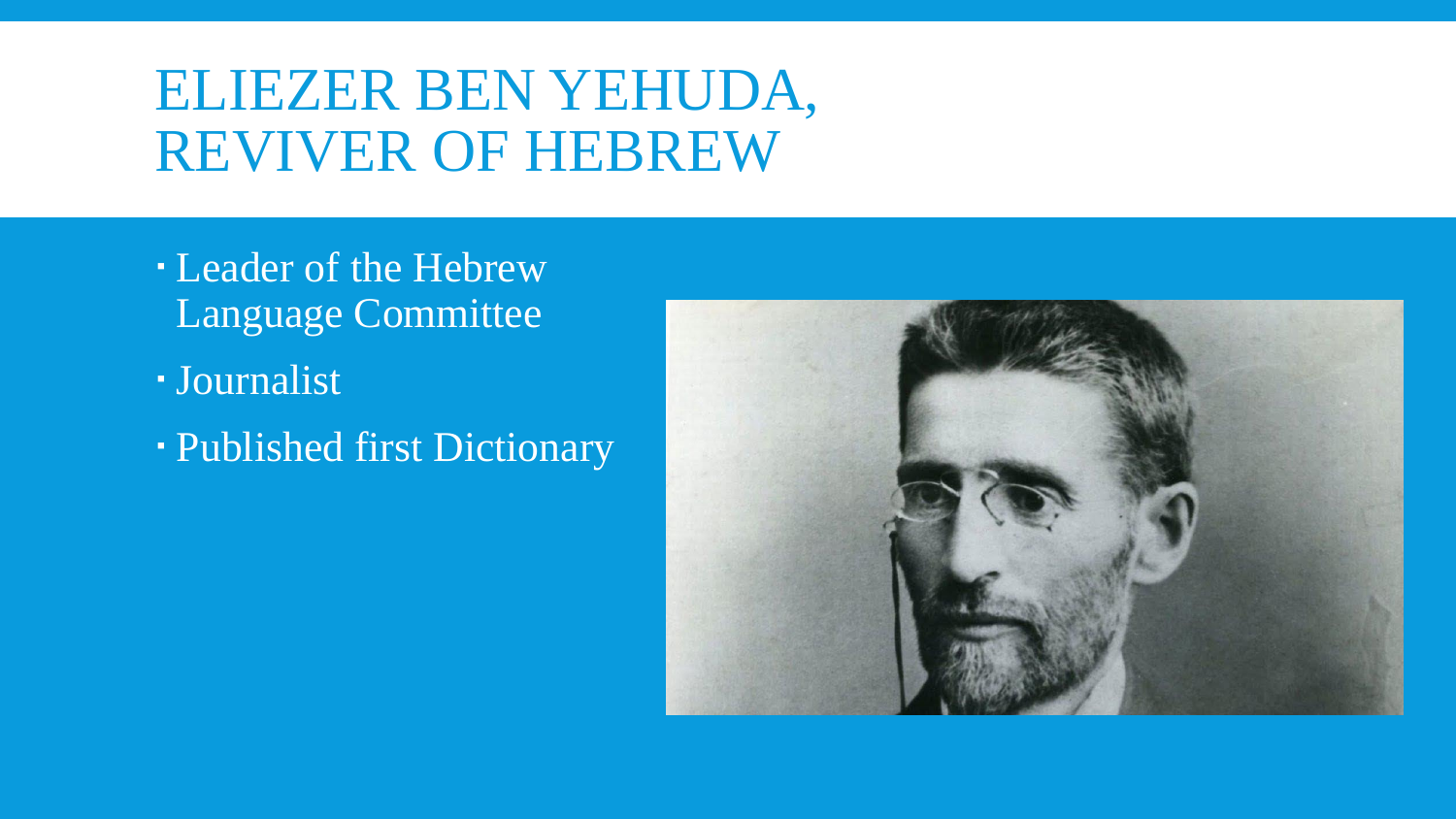#### HEBREW LANGUAGE COMMITTEE 1888- 1948 **HWN 5**

- Aimed to insert Hebrew in all walks of life
- Took ideas from different people for new Hebrew words
- Offered new terms and words
- · Discussed grammatical rules
- Discussed syntactic rules
- Decided on an "Israeli Accent"



| gent post-up 21. | 0772.46               | 245.95.21             | 199 000 000 H                  | how mo at          | 10.0000    |
|------------------|-----------------------|-----------------------|--------------------------------|--------------------|------------|
| 743.48           | 707.40                | <b>INDICT FILE ST</b> | 110 11                         | THOMAS POINTER AT  | 花花草        |
| 20214            | 2022.00               | $-7235638$            | 定义器                            | 7155 77800 88      | 7777       |
| 2708.44          | 202.46                | 772.04                | <b>Castle 14</b>               | PSECO IA           | 739        |
| ming 35          | <b>Gration</b> sky    | 79.77 35              | the first process of the first | 想性科                | $-20$      |
| Harden women be  | <b>STORY #</b>        | Factory Player RA     | the property of                | mondo Pal ECBOD IN | 学院         |
| Pimot Hwit 10    | ting et               | many group at         | TO H                           | <b>MARTIN 12</b>   | $\sim$     |
| 12070 702 49     | $-777.68$             | $-2$ 30               | 2020.00                        | 7077.19            | 52.72      |
| <b>SECTION</b>   | 2002018               | 228.99                | 20022-01                       | 10, 19             | <b>HAR</b> |
| <b>PETER AR</b>  | <b>The Charles</b> He | 700 Wars ##           | 1702.00                        | Patron Abbre 24    | 7023       |
|                  |                       |                       |                                |                    |            |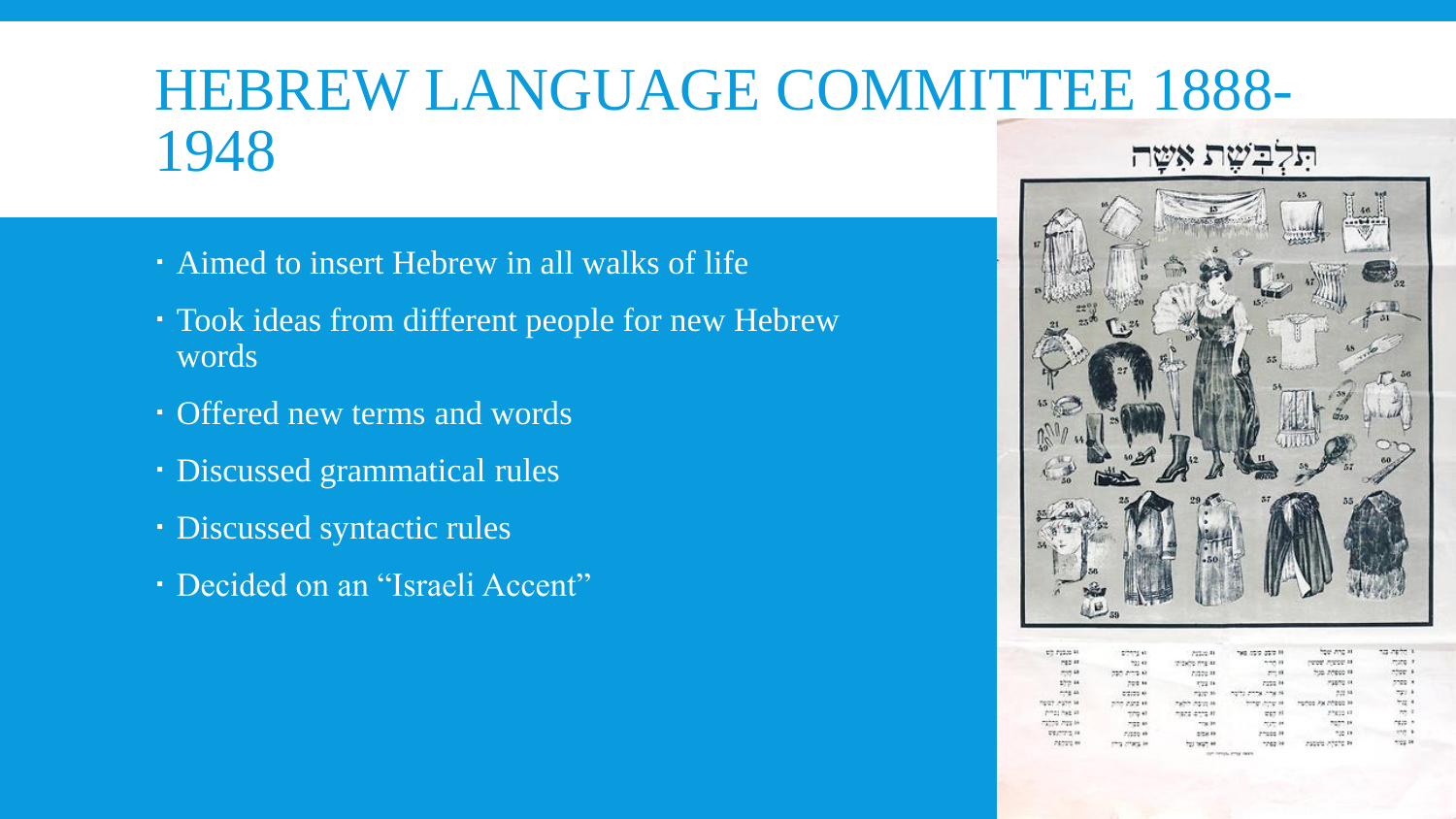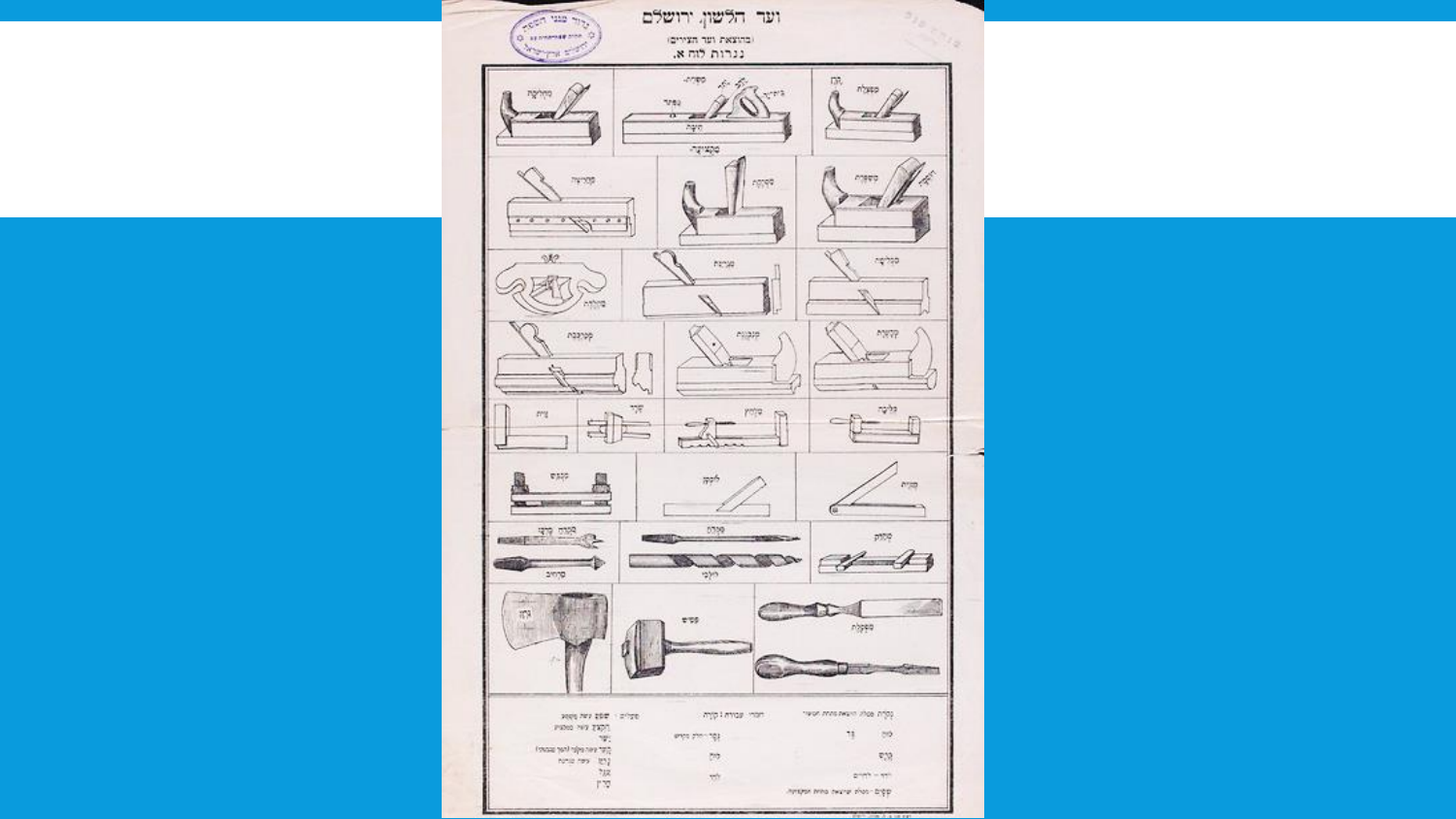### THE BATTALION FOR PROTECTION OF HEBREW 1922-1939

- An initiative of young people
- Fought for Hebrew to have a recognized status in the land
- Promoted Hebrew as the language of teaching and learning at all levels
- Chastised Jews who didn't speak Hebrew in public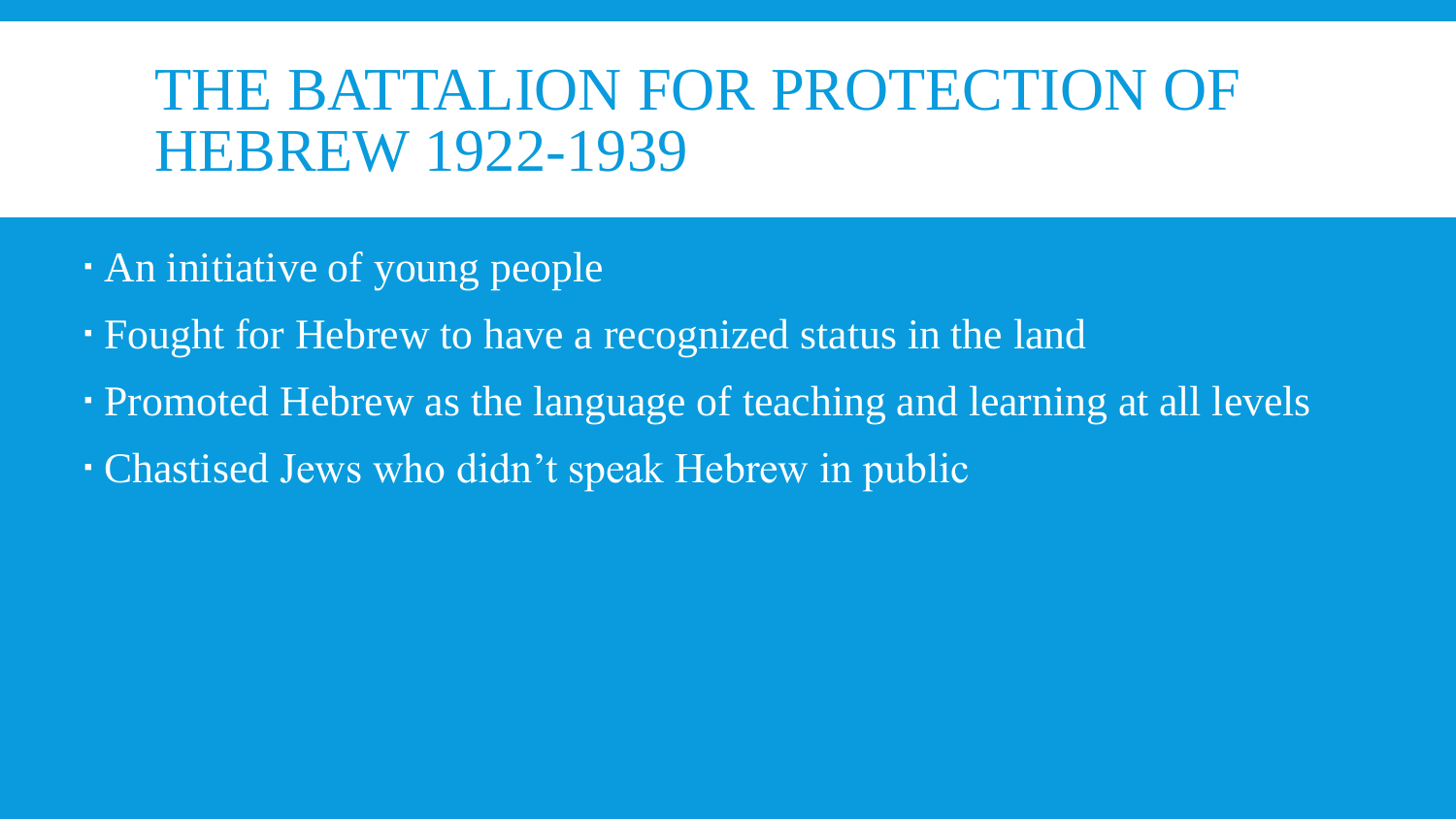

הנהגים מזלזלים בשפה בפרהפיה ופורצים כל נדר הגמוס ברבורם הלועזי המחוצף ובכטוייהם הנסים ובלתי תרבותיים שהביאי אתם הנה מארצות הגולה!

הגיע הזמן לשים קץ לזלזיל בשפה ולהפקרות ביחם לנמום ההברותי - ובידך לעשות זאת!

עם ר' ו בהכנסך למרכבה ולאיטו פנה לגהג אך ורק בעברית! אל תענה לנהג. אם שפה אחרה בפיו!

בהכנסך למרכבה ולאומו וכצאתך מהם וכשמעך קריאות ושיחות הנהגים בלועזות אל תחשה, העירם על תקלה זו!

והיה אם הגיל יענך בדוצפה. רשום את מספרו והודיע זאת למוסדות האחראים שלנו!

אל תתן לשפה לועזות ולנמוסים בלתי תרבותיים לשלוט בחיינו:

酒は酒は酒 נדוד מגני השפה.

ורשום איתן-שושני. חל-אביב.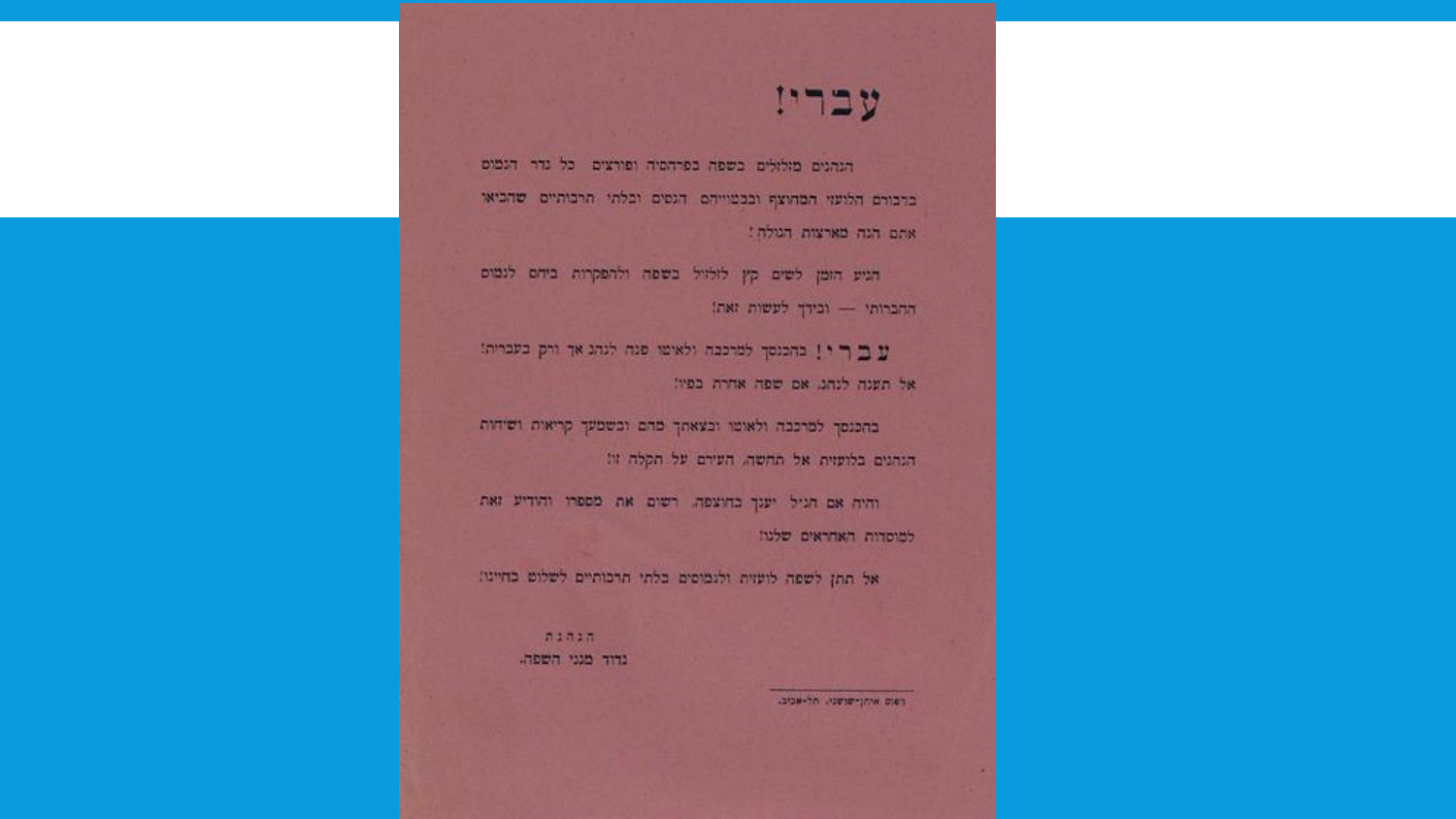## אל הקהל!

בקשר עם הכנסת השמענוע לארץ והחששות השונים לתקלה. שהדבר עלול לגרום להשלטת השפה העברית. הגנו פונים בזה אל הקהל כדברינו הבאים:

א השמענוע עלול לשמש מכשיר להפצת שפות זרות כארץ ועל ידי כך להפריע להשתלטותה של שפתנו אנו. דכור ושירה לועזיים שישמעו בקביעות מעל גבי הבד בבתי הראינע. עלורים להשפיע על הקהל וביחוד על הגער. יש לחשוש ששירים לועזיים שישמעו כבתי הראינע יושרו אחר כך עץ הקהל גם בחוצות וככתים. ם כאמצעי רציני יחידי למלחמה בשמענוע הלועזי יכול לשמש רק פילם עברי לכשיוצר לעת עתה יש לאחוז בכל האמצעים האפשריים להקטנת הסכנה שהפילמים הזרים עלולים לגרום לשפתנו ולתרבותנו

ג). אחרי משא ומתן ממושך שהיה לנו עם בעלי. בתי הראינע, בעיר, קבלנו, מאתם התחיבות מפורשת שרב הפילמים שיובאו יהיו מזמרים ולא מרכרים. הגנו חושבים את הרבר לצעד אחד בדרך קהקטנת הסבנה. על הקהל לעשות את השאר עד שוצר פילם עבריו

וכור הכהל את מצבנו. את המלחמה ששפתנו לוחמת קהשתלטותה זה שנים ואת הקושים שבמלחמה זו. יהא יחס הקהל אל הפילמים הזרים שישמע כאל צרה. זמנית שאיז להמגע ממנה: ויצמצם את נכולותיה. כתוך כתלי כתי הראינע כלכדז בל נוציאה מחוץ לכתי הראינעו

ידע כל אחד ואחד ששירה לועזית ברחובות חזותרת תחת יסודות. שירתנו העברית: אך תתנו לשירים הלועזיים להשתרש בתוכנו:

אל תשירו ברחובות את המנגינות והשירים שתשמעו בבתי הראי־נע! הנהגת גדוד מגני השפה תל־אביב **START OF THE PRESS** די אייר תריצ